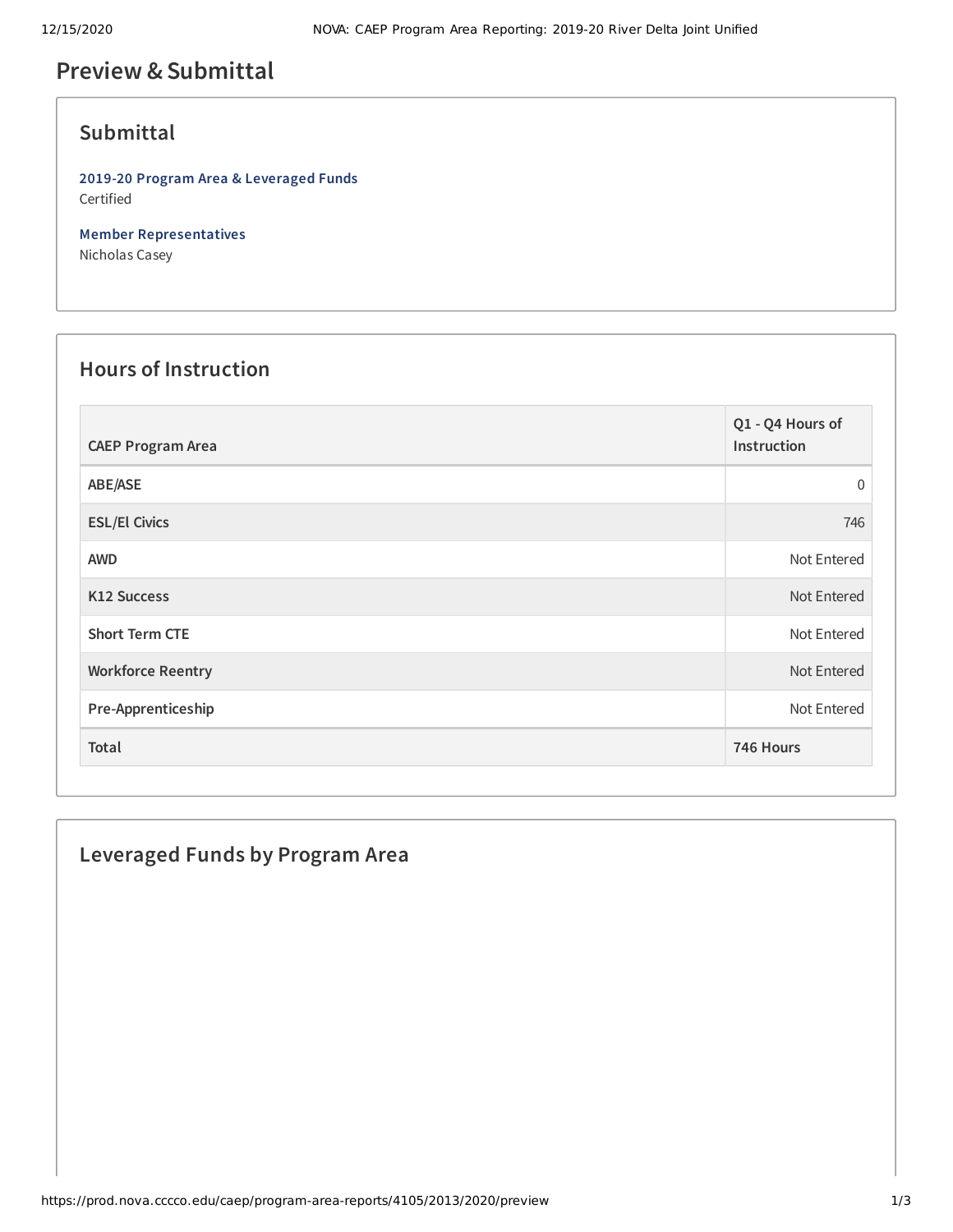12/15/2020 NOVA: CAEP Program Area Reporting: 2019-20 River Delta Joint Unified

| Fund                                         | <b>ABE/ASE</b> | ESL/El<br><b>Civics</b> | <b>AWD</b>            | K12<br><b>Success</b> | <b>Short</b><br><b>Term</b><br><b>CTE</b> | Workforce<br>Reentry | Pre-<br>Apprenticeship | <b>Totals</b> |
|----------------------------------------------|----------------|-------------------------|-----------------------|-----------------------|-------------------------------------------|----------------------|------------------------|---------------|
| California Adult<br><b>Education Program</b> | Not<br>Entered | \$105,041               | <b>Not</b><br>Entered | Not<br>Entered        | <b>Not</b><br>Entered                     | Not Entered          | Not Entered            | \$105,041     |
| <b>CalWORKs</b>                              | Not<br>Entered | Not<br>Entered          | <b>Not</b><br>Entered | Not<br>Entered        | Not<br>Entered                            | Not Entered          | Not Entered            | \$0           |
| <b>NonCredit</b>                             | Not<br>Entered | Not<br>Entered          | Not<br>Entered        | Not<br>Entered        | Not<br>Entered                            | Not Entered          | Not Entered            | \$0           |
| <b>Perkins</b>                               | Not<br>Entered | Not<br>Entered          | <b>Not</b><br>Entered | <b>Not</b><br>Entered | Not<br>Entered                            | Not Entered          | Not Entered            | \$0           |
| <b>LCFF</b>                                  | Not<br>Entered | Not<br>Entered          | Not<br>Entered        | Not<br>Entered        | Not<br>Entered                            | Not Entered          | Not Entered            | \$0           |
| Fees                                         | Not<br>Entered | Not<br>Entered          | Not<br>Entered        | Not<br>Entered        | Not<br>Entered                            | Not Entered          | Not Entered            | \$0           |
| K12 Adult Ed Jail<br><b>Funds</b>            | Not<br>Entered | Not<br>Entered          | Not<br>Entered        | Not<br>Entered        | Not<br>Entered                            | Not Entered          | Not Entered            | \$0           |
| <b>WIOA II</b>                               | Not<br>Entered | Not<br>Entered          | Not<br>Entered        | Not<br>Entered        | Not<br>Entered                            | Not Entered          | Not Entered            | \$0           |
| Contracted<br><b>Services</b>                | Not<br>Entered | Not<br>Entered          | Not<br>Entered        | Not<br>Entered        | Not<br>Entered                            | Not Entered          | Not Entered            | \$0           |
| <b>Totals</b>                                | \$0            | \$105,041               | \$0                   | \$0                   | \$0                                       | \$0                  | \$0                    | \$105,041     |

### **Certification**

**50 Delta Sierra Adult Education Alliance (DSAEA) - Primary Contact**

**Carol S. Hirota** Executive Director, Delta Sierra Adult Education Alliance [CarolSHirota@gmail.com](mailto:CarolSHirota@gmail.com)

**Dr. Heather Maloy** CAEP Coordinator/Project Director for DSAEA Regional Transitions [hmaloy@deltacollege.edu](mailto:hmaloy@deltacollege.edu)

Approved by Carol S. Hirota

**12/14/2020 08:26 PM PST**